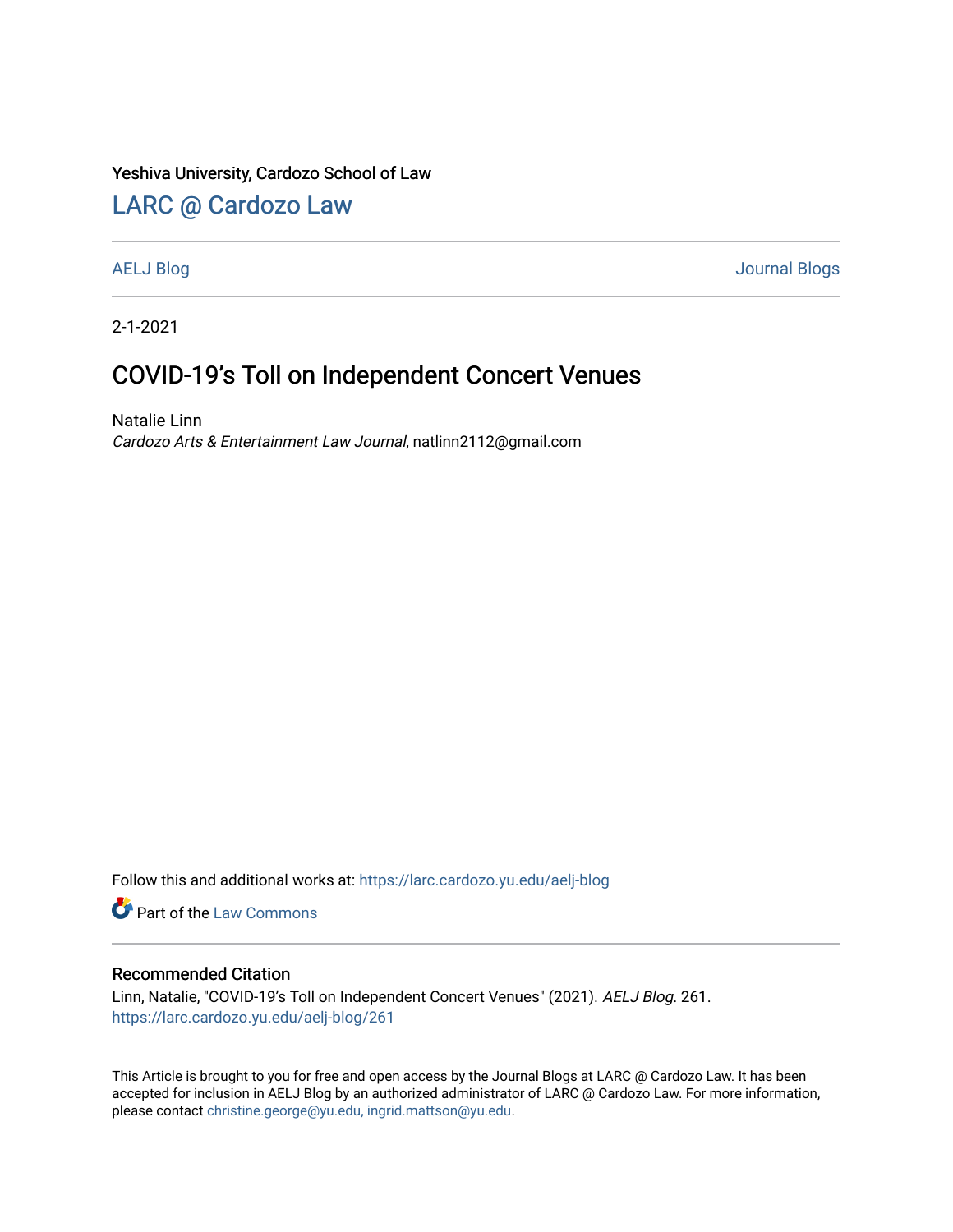# **COVID-19's Toll on Independent Concert Venues**

BY [NATALIE LINN/](https://cardozoaelj.com/author/natalie-linn/) ON FEBRUARY 1, 2021



*Photo by Amy Peryam on Unsplash*

The fallout of the COVID-19 pandemic this past year has been economically devastating for nearly every industry and market, but it has hit the arts and entertainment sectors especially hard[.](https://cardozoaelj.com/2021/02/01/covid-19s-toll-on-independent-concert-venues/#easy-footnote-bottom-1-6618)<sup>1</sup> The impacts of long-term lockdown and the resulting recession will stunt the entertainment industry for years to come[.](https://cardozoaelj.com/2021/02/01/covid-19s-toll-on-independent-concert-venues/#easy-footnote-bottom-2-6618)<sup>2</sup> One market within the entertainment industry that has been especially upset, however, is live music[.](https://cardozoaelj.com/2021/02/01/covid-19s-toll-on-independent-concert-venues/#easy-footnote-bottom-3-6618)<sup>3</sup> Due to the inability to properly practice social distancing in concert venues and the potential liability issues of hosting events that may result in the spread of COVID-19, many venues were one of the first businesses to close its doors in March 2020 and are likely to be one of the last to open[.](https://cardozoaelj.com/2021/02/01/covid-19s-toll-on-independent-concert-venues/#easy-footnote-bottom-4-6618)<sup>4</sup> As a result, many small and independent venues have already shutdown permanently or are hanging on by a thread[.](https://cardozoaelj.com/2021/02/01/covid-19s-toll-on-independent-concert-venues/#easy-footnote-bottom-5-6618)<sup>5</sup> These businesses, many located in expensive real estate areas, have lost essentially all revenue streams but are nevertheless responsible for rent, utilities, liquor licenses, and other overhead costs for buildings that have been empty for nearly a year.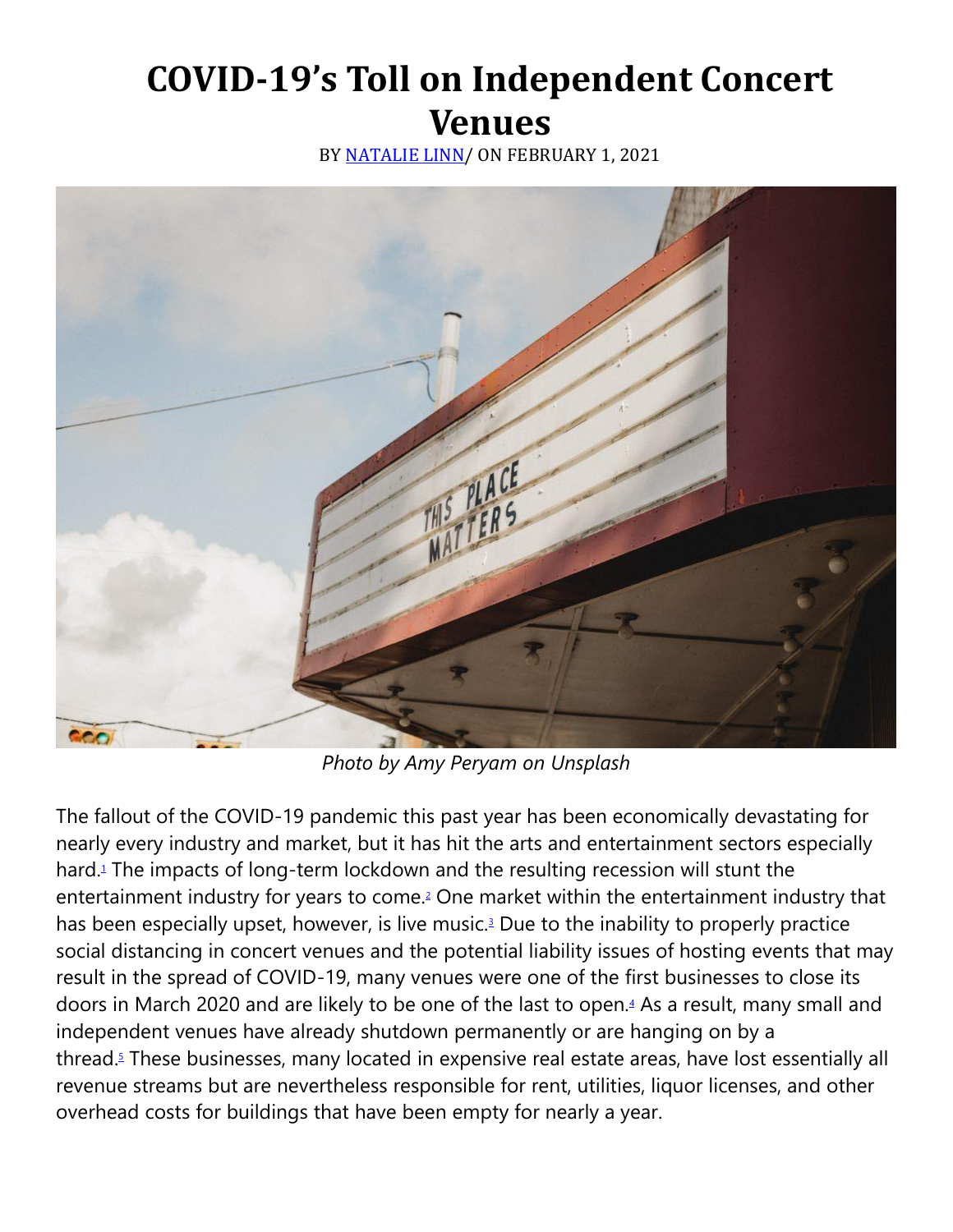Many venues have tried to raise funds to pay the bills but with little ability to have physical fundraisers and many individuals also experiencing negative economic impacts from the pandemic, these efforts are not enough to obviate the loss in revenue[.](https://cardozoaelj.com/2021/02/01/covid-19s-toll-on-independent-concert-venues/#easy-footnote-bottom-6-6618)<sup>6</sup> According to the National Independent Venue Association (NIVA), a trade association that was founded in the beginning of the pandemic to lobby for federal assistance and provide emergency relief funds for independent venues[,](https://cardozoaelj.com/2021/02/01/covid-19s-toll-on-independent-concert-venues/#easy-footnote-bottom-7-6618)<sup>7</sup> 90% of independent venues associated with NIVA believe that they will be forced to permanently close by the end of the pandemic if adequate aid is not provided[.](https://cardozoaelj.com/2021/02/01/covid-19s-toll-on-independent-concert-venues/#easy-footnote-bottom-8-6618)<sup>8</sup>

As a result, independent venues across the country have been faced with a difficult decision: risk permanent closure waiting out the pandemic or give up their independence. A venue is considered independent when it is not a part of large ticketing conglomerates such as Live Nation and AEG[.](https://cardozoaelj.com/2021/02/01/covid-19s-toll-on-independent-concert-venues/#easy-footnote-bottom-9-6618)<sup>9</sup> In the music industry, the status of being independent is worn as a badge of honor. These venues are viewed as creating immense cultural value to their surrounding areas and are celebrated for giving some of music's most popular acts and bands their start.<sup>[10](https://cardozoaelj.com/2021/02/01/covid-19s-toll-on-independent-concert-venues/#easy-footnote-bottom-10-6618)</sup> However, many independent venues across the country are facing permanent closure and, seeing no end to their economic plight in sight, have been forced to consider acquisition agreements with large corporate promoters and venture capital firms as a last resort. $11$ 

Those that can afford to have chosen to hold out for government assistance. The passage of the \$900 billion COVID-19 relief stimulus package on December 27, 2020 gave remaining venues a new hope.[12](https://cardozoaelj.com/2021/02/01/covid-19s-toll-on-independent-concert-venues/#easy-footnote-bottom-12-6618) While some were disappointed that the relief bill did not include liability protections—which would have allowed entertainment businesses to open their doors to the public with protections against subsequent claims from employees and attendees that they contracted COVID-19 from the business' events<sup>[13](https://cardozoaelj.com/2021/02/01/covid-19s-toll-on-independent-concert-venues/#easy-footnote-bottom-13-6618)</sup>— many independent entertainment businesses rejoiced at the stimulus package's inclusion of the Save Our Stages ("SOS") Act.<sup>[14](https://cardozoaelj.com/2021/02/01/covid-19s-toll-on-independent-concert-venues/#easy-footnote-bottom-14-6618)</sup> The SOS Act, introduced by Senators John Cornyn (R-TX) and Amy Klobuchar (D-MN) in July of 2020, establishes the Shuttered Venue Operators ("SVO") grant program.<sup>[15](https://cardozoaelj.com/2021/02/01/covid-19s-toll-on-independent-concert-venues/#easy-footnote-bottom-15-6618)</sup> This grant program, totaling \$15 billion, will be administered by the Small Business Administration's ("SBA") Office of Disaster Assistance to struggling independent entertainment businesses.[16](https://cardozoaelj.com/2021/02/01/covid-19s-toll-on-independent-concert-venues/#easy-footnote-bottom-16-6618) About two-thirds of the total grant money is expected to be allocated to concert venues.<sup>[17](https://cardozoaelj.com/2021/02/01/covid-19s-toll-on-independent-concert-venues/#easy-footnote-bottom-17-6618)</sup>

Grants provided under the SOS Act will be administered on a first-come, first-serve basis, provided that the venues meet the Act's eligibility requirements.[18](https://cardozoaelj.com/2021/02/01/covid-19s-toll-on-independent-concert-venues/#easy-footnote-bottom-18-6618) One disqualifying characteristic is if the venue is majority-owned or controlled by a publicly traded company.<sup>[19](https://cardozoaelj.com/2021/02/01/covid-19s-toll-on-independent-concert-venues/#easy-footnote-bottom-19-6618)</sup> In other words, venues that have consented to acquisition by large corporate promoters or other public companies would not be able to benefit from the SOS Act.

Eligible businesses will receive the lesser of 45% of its gross earned revenue in 2019 or \$10 million.<sup>[20](https://cardozoaelj.com/2021/02/01/covid-19s-toll-on-independent-concert-venues/#easy-footnote-bottom-20-6618)</sup> In the event that funds remain after the initial grant period, a supplemental grant of up to 50% of the initial grant may be awarded to venues "experiencing 70% earned revenue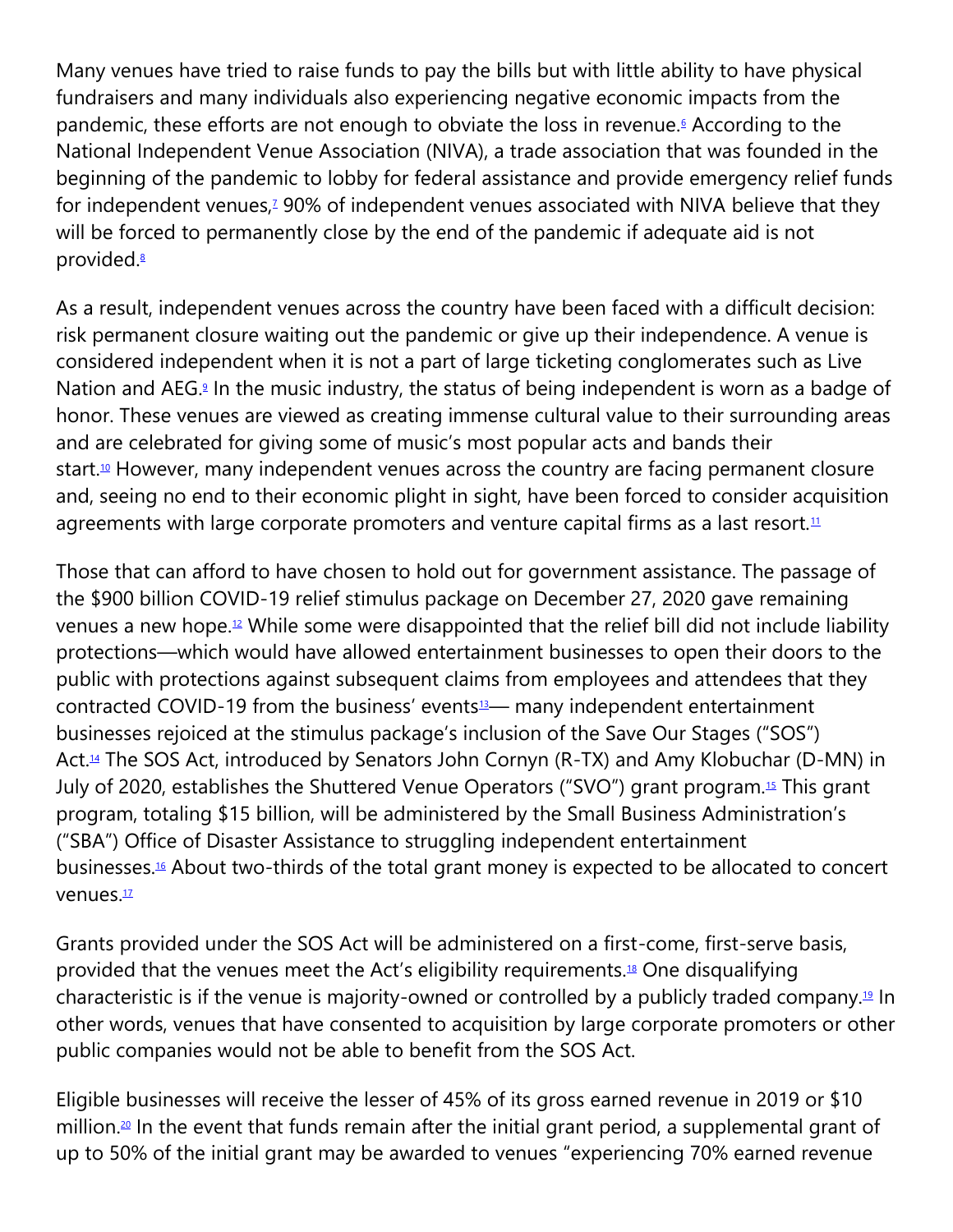loss when comparing the first quarter of 20[21](https://cardozoaelj.com/2021/02/01/covid-19s-toll-on-independent-concert-venues/#easy-footnote-bottom-21-6618) with the first quarter of 2019."<sup>21</sup> The maximum total amount between the initial and supplemental grants received by a venue is capped at \$10 million. $22$ 

To put these numbers into perspective, consider that NIVA represents over 3,000 independent venues<sup>[23](https://cardozoaelj.com/2021/02/01/covid-19s-toll-on-independent-concert-venues/#easy-footnote-bottom-23-6618)</sup> and that there are likely many more that have not joined NIVA but may consider applying for the SOS program. Also keep in mind that while the primary recipients of the \$15 billion program are concert venues, grants may be awarded to qualifying promoters, talent representatives, zoos, museums, and movie theaters.[24](https://cardozoaelj.com/2021/02/01/covid-19s-toll-on-independent-concert-venues/#easy-footnote-bottom-24-6618) As of the time of this writing, the SBA is still in the process of setting up the SOS program and has yet to release an application, so estimating the number of interested applicants at this time is impossible.<sup>[25](https://cardozoaelj.com/2021/02/01/covid-19s-toll-on-independent-concert-venues/#easy-footnote-bottom-25-6618)</sup> But with how highly anticipated and long-awaited the passage of the SOS Act has been over the last few months, the expected number of qualified applicants is high and the amount of time that the grant funds will last is unknown. With so many entertainment businesses in extreme need, the funds have the potential to run dry fast.

Apart from high demand, another issue posed by the SOS Act is that a recipient of the grant becomes ineligible to receive a Paycheck Protection Program ("PPP") loan under the Economic Aid Act.<sup>[26](https://cardozoaelj.com/2021/02/01/covid-19s-toll-on-independent-concert-venues/#easy-footnote-bottom-26-6618)</sup> Not only will struggling businesses have to choose which plan to apply to, but businesses may run the risk of being turned down from one form of aid and consequently missing out on the other if funding runs out. Additionally, even if a venue is eligible for the grant and applies early in the process, it will take time between now and when business begins receiving funds—time that some of these businesses do not have.<sup>[27](https://cardozoaelj.com/2021/02/01/covid-19s-toll-on-independent-concert-venues/#easy-footnote-bottom-27-6618)</sup>

Overall, the passage of the Save Our Stages Act is seen as a ray of hope for venues across the United States. It is uncertain, however, how it will ultimately pan out. Perhaps the SVO grant program will provide enough funds for venues to stay afloat until it is safe to open doors, but with even the most optimistic predictions suggesting that live venues will not return until the fall of 2021 at the earliest, $28$  the number of independent venues able to hold on long enough to survive this pandemic remains unclear.

*Natalie Linn is a Second Year Law Student at the Benjamin N. Cardozo School of Law and a Staff Editor at the Cardozo Arts & Entertainment Law Journal. Natalie's areas of interest include entertainment law and copyright.*

- 1. Culture shock: COVID-19 and the cultural and creative sectors, OECD (Sept. 7, 2020), https://www.oecd.org/coronavirus/policy-responses/culture-shock-covid-19-and-thecultural-and-creative-sectors-08da9e0e/#fnotea0z2.
- 2. David Bloom, Pandemic, Downturn To Cost Entertainment Industry \$160 Billion In Growth Over 5 Years, Forbes (May 21, 2020, 7:47 PM), https://www.forbes.com/sites/dbloom/2020/05/21/entertainment-industry-160-billionlost-growth-ampere-theaters-advertising-streaming/?sh=4761ea3c7d95.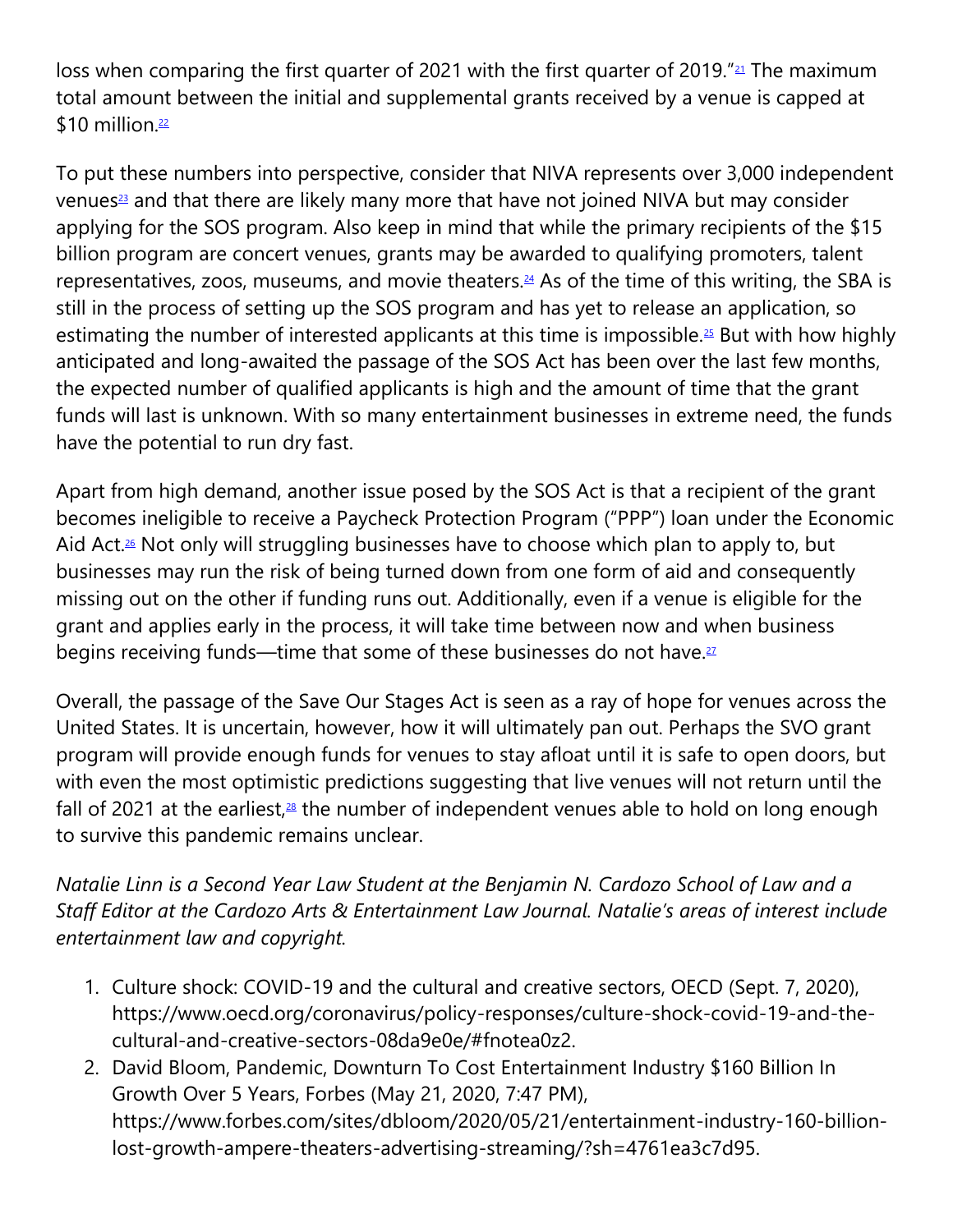- 3. See Jeff Slate, Jeff Tweedy on Covid-19—and its Impact on Live Music, Wall Street Journal (Dec. 15, 2020, 3:00 PM), https://www.wsj.com/articles/jeff-tweedy-on-covid-19and-its-impact-on-live-music-11608062400.
- 4. Claudia Rosenbaum, Concert Venues Are Reopening Across America. Could Lawsuits Follow?, Billboard (Jun. 16, 2020), https://www.billboard.com/articles/business/touring/9403602/concert-venuesreopening-america-lawsuits-liability.
- 5. For an updating list of all of the venues that have permanently closed their doors during the pandemic, see Taylor Mims, Venues Closing Across America: An Updating List (And Why It Matters), Billboard (Sept. 18, 2020) https://www.billboard.com/articles/business/touring/9451748/venues-closingcoronavirus-america-list/.
- 6. See Nathan Weinbender, Keep Music Live is a new Fundraising initiative aiming to protect Washington's indie venues, Inlander (Oct. 16, 2020) https://www.inlander.com/spokane/keep-music-live-is-a-new-fundraising-initiativeaiming-to-protect-washingtons-indie-venues/Content?oid=20454978. See also SF Station Staff, These San Francisco Bay Area Music Venues Need Your Help to Survive, SF Station (Mar. 20, 2020) https://www.sfstation.com/2020/03/20/these-san-francisco-bayarea-music-venues-need-your-help-to-survive/; see also Chris Cashman, Keep Music Live: Sir Mix-a-Lot rallies to save Seattle music venues, King 5 (Oct 24, 2020) https://www.king5.com/article/entertainment/music/keep-music-live-sir-mix-a-lotrallies-to-save-seattle-music-venues/281-dac028bb-85e6-41e2-8712-282d6db7f6a1.
- 7. National Independent Venue Association, https://www.nivassoc.org/ (last visited Jan. 1, 2021).
- 8. Gary Dinges, 'The precipice of a mass collapse': Independent music venues fear they'll be forced to close forever, USA Today (Sept. 24, 2020, 11:39 AM), https://www.usatoday.com/story/entertainment/music/2020/09/24/independent-musicvenues-fear-theyll-soon-forced-close-forever/5794606002/.
- 9. Dan DeLuca, Venues weigh value of independence, The Philadelphia Inquirer, Nov. 8, 2020, at D5.
- 10.Samantha Hissong, Spotify Donates \$500,000 to U.S. Indie Music Venues, Rolling Stone (Dec. 1, 2020) https://www.rollingstone.com/pro/news/spotify-wrapped-donation-indiemusic-venues-niva-1096447/.
- 11.Marissa R. Moss, Financially Vulnerable, Independent Music Venues Worry Of Having To Sell, NPR (Aug. 27, 2020, 6:00 AM), https://www.npr.org/2020/08/27/906292770/financially-vulnerable-independent-musicvenues-worry-of-having-to-sell.
- 12.Ben Sisario and Emily Cochrane, Stimulus Offers \$15 Billion in Relief for Struggling Arts Venues, The New York Times, https://www.nytimes.com/2020/12/21/arts/covidstimulus-theaters-venues.html (last updated Dec. 24, 2020).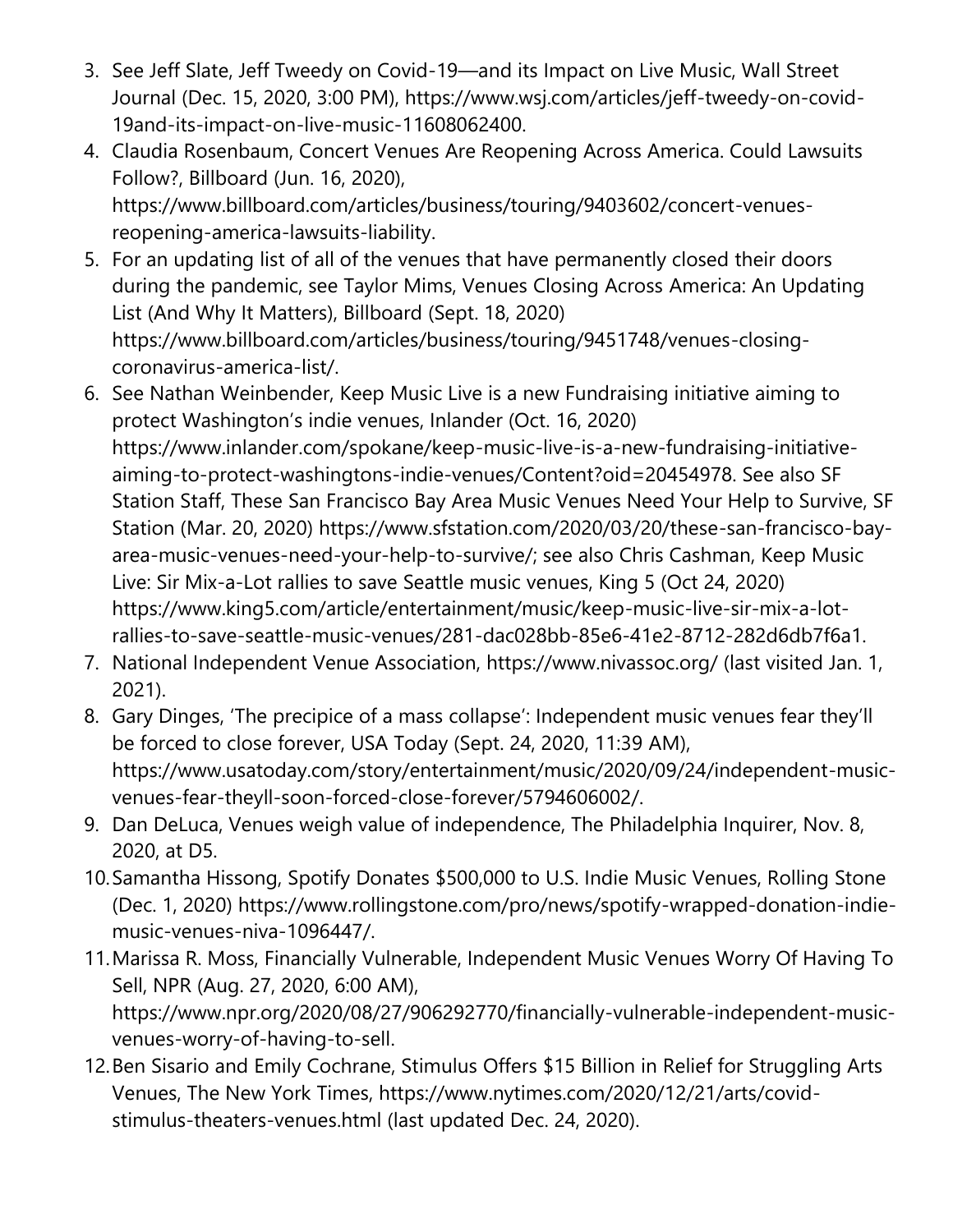- 13.Emily Cochrane, Congress Strikes Long-Sought Stimulus Deal to Provide \$900 Billion in Aid, New York Times, https://www.nytimes.com/2020/12/20/us/politics/congressstimulus-deal.html (last updated Jan. 6, 2021) (explaining how the Republican demand for liability protections for businesses was dropped as a result of a mutual agreement to get the stimulus package passed).
- 14.The SOS Act is located in Section 324 of the Economic Aid to Hard-Hit Small Business, Nonprofits and Venues Act within the Consolidated Appropriations Act, 2021. William Ziegelbauer, Peter Carson and Bijal Vira, The Save Our States Act – Time for Eligible Businesses to Get Ready for Their Audition, Lexology (Jan. 11, 2021), https://www.lexology.com/library/detail.aspx?g=fe34a3e2-7bab-45df-8793 b929c84d5356.
- 15.Ziegelbauer, Carson and Vira, supra note 14; Shuttered Venue Operators Grant, U.S. Small Business Administration, https://www.sba.gov/fundingprograms/loans/coronavirus-relief-options/shuttered-venue-operators-grant (last visited Jan. 21, 2021).
- 16.Frank Bruno, Randy Friedberg, Ilaria Maggioni, Katherine Todd, Winter COVID-19 Relief Bill: Overview of Keyy IP and Entertainment Provisions, JD Supra (Jan. 4, 2021), https://www.jdsupra.com/legalnews/winter-covid-19-relief-bill-overview-of-3097872/.
- 17.Jem Aswad, Senator Amy Klobuchar Explains \$15 Billion Save Our Stages Act, Variety (Dec. 21, 2020, 12:03 PM), https://variety.com/2020/music/news/senator-amyklobuchar-15-billion-save-our-stages-act-stimulus-1234867911/ (discussing the expected allocation of the \$15 billion for entertainment businesses). Other eligible businesses include zoos, movie theaters, and museums. See Rob Meiksins, "Save Our Stages" Provides a Lifeline for Nonprofit Museums and Theaters, Nonprofit Quarterly (Jan. 15, 2021), https://nonprofitquarterly.org/save-our-stages-provides-a-lifeline-fornonprofit-museums-and-theaters/.
- 18.Ziegelbauer, Carson and Vira, supra note 14. For an overview of eligibility requirements, disqualifying characteristics and permissible uses of the grants, see Christopher Rossi, SOS – Save Our Stages! COVID-19 Relief for Shuttered Venue Operators Is Coming Soon, JD Supra (Jan. 11, 2021), https://www.jdsupra.com/legalnews/sos-save-ourstages-covid-19-relief-for-4325387/.
- 19.Rossi, supra note 18.
- 20.James W. Kim, Michael S. Stanek and Christina S. Dumitrescu, COVID-19 Relief Bill: "Save Our Stages" Section 324 Grants and Unemployment Insurance Expansion, Lexology (Dec. 30, 2020), https://www.lexology.com/library/detail.aspx?g=cca6de55 a4d4-4ae2-b521-ed06051ac194.
- 21.Save Our Stages Act, National Independent Venue Association, https://www.nivassoc.org/sos-act (last visited Jan. 15, 2021).
- 22.Rossi, supra note 18; Ryan Borba, Building Back Live: The Stages of Save Our Stages, Pollstar (Jan. 18, 2021, 8:06 AM), https://www.pollstar.com/article/building-back-livethe-stages-of-save-our-stages-147156.